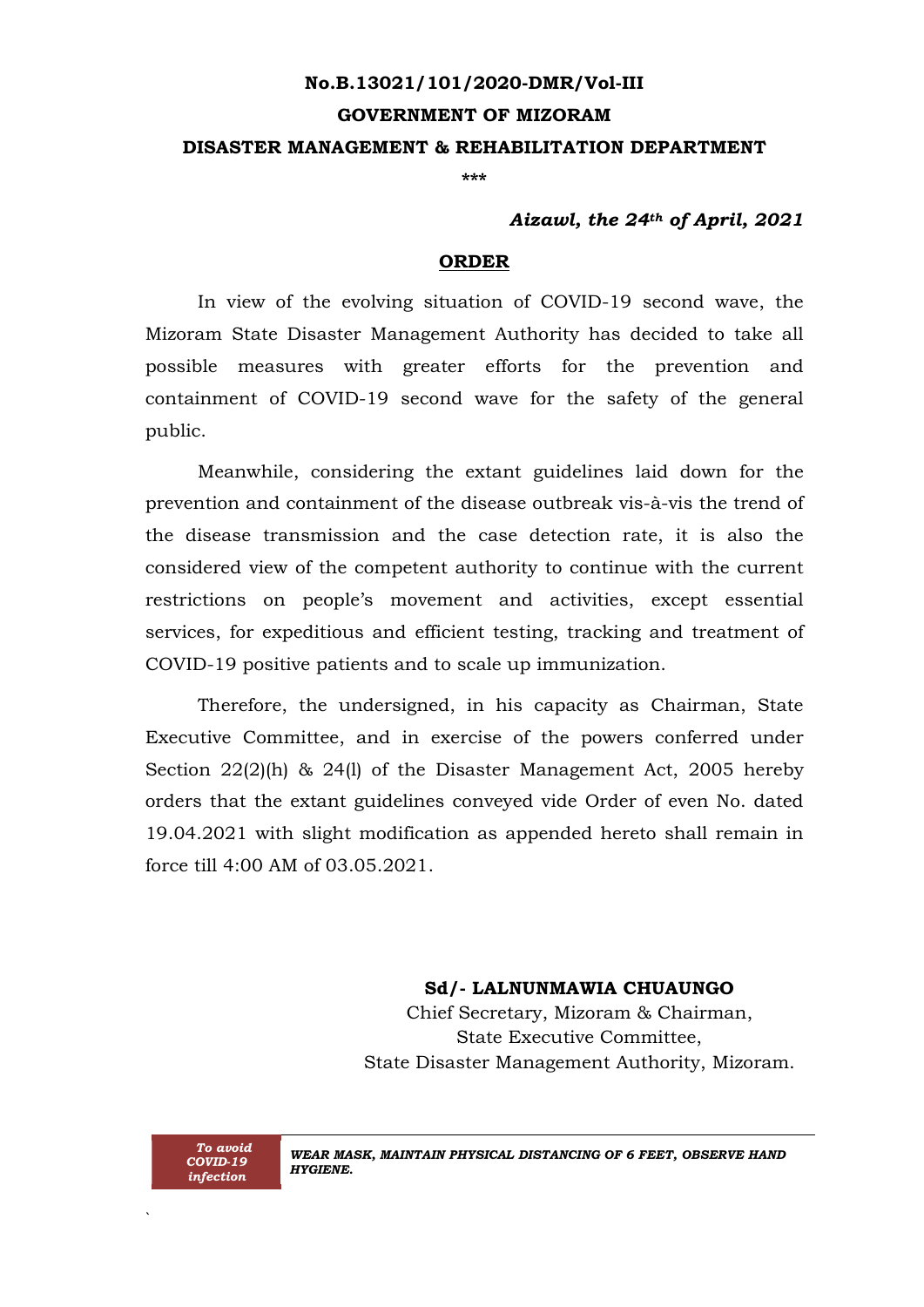### **Memo No.B.13021/101/2020-DMR/Vol-III : Aizawl, the 24th of April, 2021**

Copy to:

- 1. Secretary to the Governor, Mizoram.
- 2. P.S. to Chief Minister, Mizoram for information.
- 3. P.S. to Deputy Chief Minister, Mizoram
- 4. P.S. to Speaker, Mizoram.
- 5. P.S. to all Ministers/ Ministers of State/ Deputy Speaker/Deputy Govt. Chief Whip, Mizoram.
- 6. Home Secretary, Government of India, North Block, New Delhi 110001.
- 7. Sr. P.P.S to Chief Secretary, Govt. of Mizoram.
- 8. P.S. to Addl. Chief Secretary, Govt. of Mizoram.
- 9. All Principal Secretaries/Commissioner/Secretaries.
- 10. Director General of Police, Mizoram.
- 11. Commissioner & Secretary, Mizoram Legislative Assembly.
- 12. All Administrative Heads of Departments, Government of Mizoram.
- 13. Secretary of all Constitutional & Statutory Bodies, Mizoram.
- 14. All Head of Departments, Government of Mizoram.
- 15. All Deputy Commissioners, Mizoram.
- 16. All Superintendents of Police, Mizoram.
- 17. Executive Secretary, LADC/MADC/CADC.
- 18. Superintendent of Police, Traffic, Aizawl.
- 19. Director, I&PR for wide publicity.
- 20. Controller, Printing & Stationery with 5 (five) spare copies for publication in the Mizoram Gazette.
- 21. Guard File.

Ule Une angle 24/4/2021

Under Secretary to the Govt. of Mizoram,  $\zeta_{ab}$ <sup> $\phi$ </sup> Disaster Management & Rehabilitation Department.

`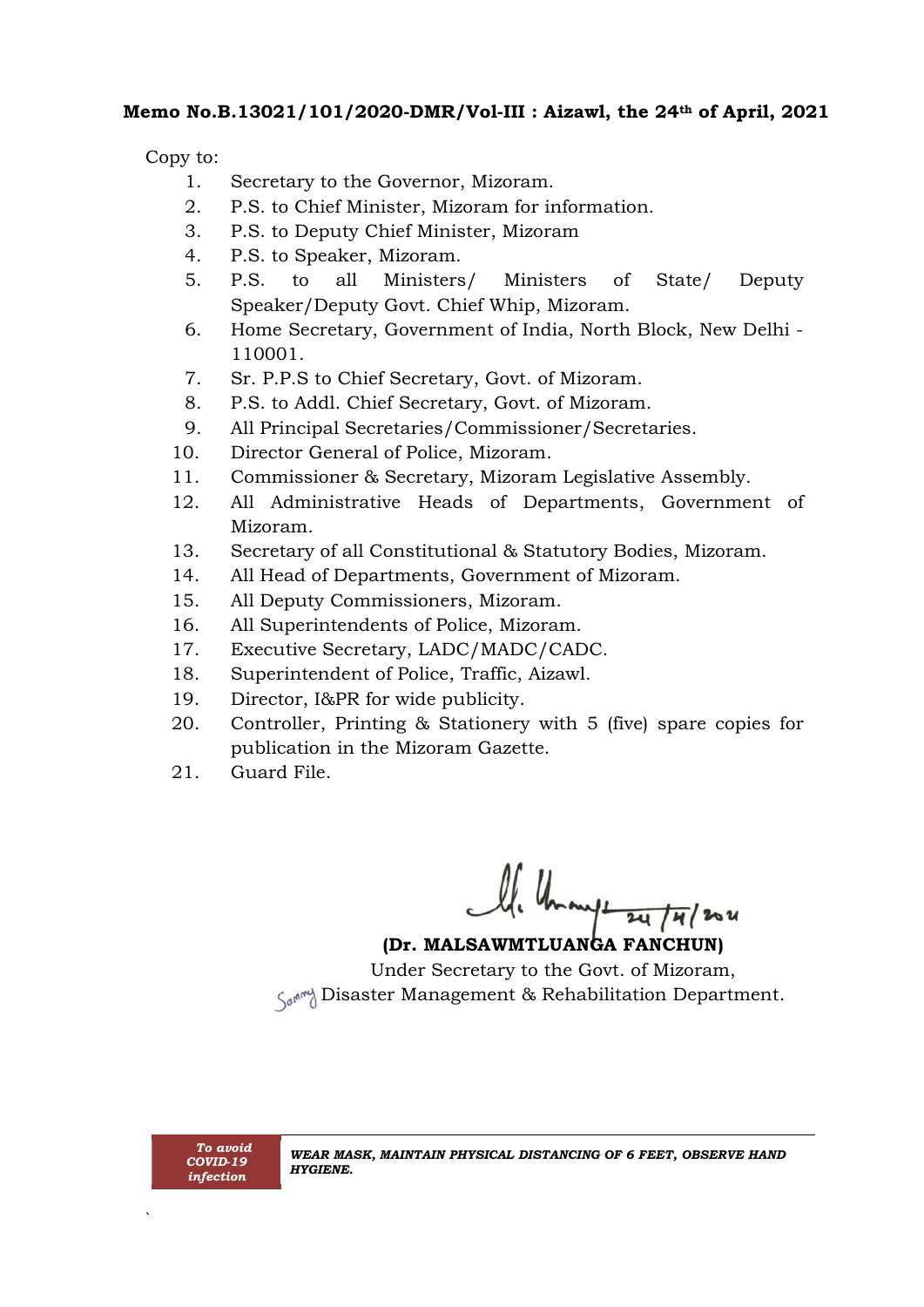### **NI 26.04.2021 LEH 03.05.2021 INKARA MIZORAM CHHUNGA COVID-19 DONA KALPUI DAN TUR INKHUAHKHIRHNA THUPEK**

*Mizoram chhunga COVID-19 kai thar chak taka an pun avanga Mizoram chhunga hman tur INKHUAHKHIRHNA THUPEK Sawrkarin file no. ngai dated 19.04.2021 hmanga a chhuah chu her danglam hretin ni 26.04.2021 zing dar 04:00 atanga ni 03.05.2021 zing dar 04:00 thleng chhunzawm tura ruahman a ni a, hei hian COVID-19 chungchanga inkaihhruaina Order hmasa zawng zawng a luahlan (supersede) ang.*

### **A. MIZORAM PUMA HMAN TUR INKHUAHKHIRHNA**

#### **1. Mizorama lo lut tur screening leh quarantine chungchang**

- 1) India ram pawn leh India ram hmun dang aṭanga Mizoram-a lo lut reng reng chu **Mizoram an lo luhna (Point of entry)-ah Rapid Antigen Test (RAgT) hmanga en dik vek an ni ang a.** RAgT positive te chu enkawl dan tur dinglai (Protocol) angin enkawl zui tur an ni ang. Hetiang hian Mizoram aṭanga zin chhuak, lo haw leh te pawh endik vek tur an ni ang.
- 2) **RAgT negative te chu fimkhur takin self-monitoring (mahni hriselna inchîk)-in mi dang nena in-contact lovin ni 7 chhung Home/ Institutional/Community quarantine-in an inkhung hrang ang**. **Ni 7 hnuah RT-PCR/TrueNat test an nei ang a, negative result an neih chuan inkhung zui a ngai tawh lovang**.
- 3) Home quarantine-a awm **chhungkaw member te pawh pâwn chhuak lo leh inleng te nena inchiahpiah lovin ni 7 chhung** an awm tur a ni.
- 4) Home quarantine-a awm ten heng inkaihhruainate hi an zawm ngei a ni tih an awmna veng **LLTF/VLTF ten an endik ang**.
- 5) India ram pawn atanga lo lut leh COVID-19 UK, Brazil adt. variant/strain lênna ram aṭanga lo haw te erawh chu Health & Family Welfare Department inkaihhruaina siam angin quarantine ngei tur an ni a. Amaherawhchu, Mizoram an lo thlen hmain India ram chhûngah ni 10 aia tlem lo an lo awm tawh a, point of entry-a RAgT negative result an neih erawh chuan ni 7 chhung Home/ Institutional/Community quarantine-in an inkhung hrang ang. Ni 7 hnuah RT-PCR/TrueNat test an nei ang a, negative result an neih chuan inkhung zui a ngai tawh lo vang.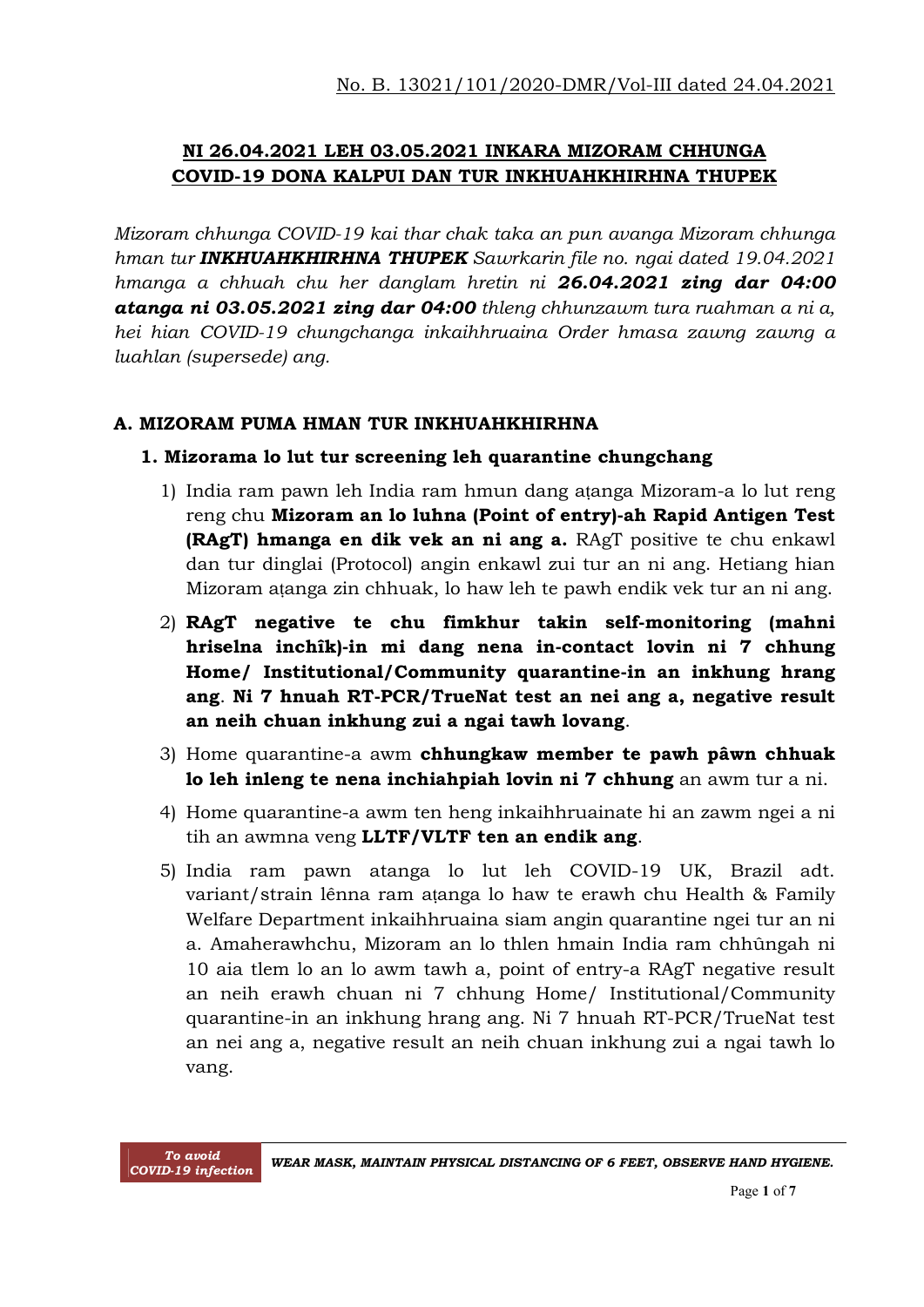- 6) Hun rei lote chhung (short stay), darkar 96 aia rei lo Mizorama cham tura lokal te chuan entry point an lo thlen hmâ darkar 96 aia hlui lo RT-PCR/TrueNAT/CBNAT (ICMR recognized laboratory) hmanga COVID-19 test result negative (SRF ID awm) an neih a, entry point-ah RAgT negative result an neih bawk chuan inkhung hran a ngai lovang. Anmahni chah chhuaktu/buaipuitu ten an tana hmun ruat bikah dahin fimkhur takin an tih tur bik an tihpui ang a, midang nena incontact lo thei tur ang berin ruahmanna an siam tur a ni.
- 7) H&FW Department-in a bituk angin COVID-19 test man hi zin veivak ten an pe/chawi ang. Test chi hrang hrang man pek/chawi dan tur chu (thu leh awm hma chu) a hnuaia tarlan ang hi a ni ang.
	- a) RT-PCR : Rs. 1,200/-
	- b) TrueNat : Rs. 1,000/-
	- c)  $RAgT$  : Rs. 200/-
- 8) State pawn aṭanga thlawhnaa lo haw/lut te chu Transport Departmentin empanelled vehicles (vide Order No.G.28016/2/2020-TRP dt.16.04.2021)-a a tarlan ten an phur thei ang a, mahni motor hmanga zin haw phurtu te chuan an passenger-te nena in-contact lo thei tur ang berin fimkhur takin ruahmanna an siam ang. Kalkawngah pawh midang nena in-contact tura din khawmuan loh tur a ni.
- 9) Screening leh quarantine dan tur fel taka ruahman a nih theih nan Mizoram an rawn luh hmain mCOVID-19 mobile application *mPASSflight* emaw *mPASS-road* hmangin an in-register lawk tur a ni. Home quarantine leh Hotel quarantine dil duh tan online-in https://mcovid19.mizoram.gov.in-ah a dil theih tawh bawk.
- 10) Mizoram-a lo lutte quarantine dan, COVID-l9 testing, quarantine mêk leh hri pai te enkawl chungchang, COVID Care Centre, Dedicated COVID Health Centre leh Dedicated COVID Hospital te kalpui dan leh heng hmunhma te tihthianghlim chungchangah Health & Family welfare Department-in inkaihhruaina a siamte chu a ṭul anga State Executive Committee hriatpuia ennawnin khauh taka kalpui tur a ni ang. Tin, quarantine-a awm/ thlen man, ei leh in man leh test-na man pek dan tur erawh chu Notification No.B.13021/187/2020-DMR dated 16.04.2021-in a tarlan angin kalpui a ni ang.

#### **2. Containment Zones**

1) **A ṭul a nih chuan Deputy Commissioner ten an District chhungah Containment Zone an puang thei ang a**, Containment Zone puanah te chuan Deputy Commissioner-in thupek a siam zawm tur a ni ang.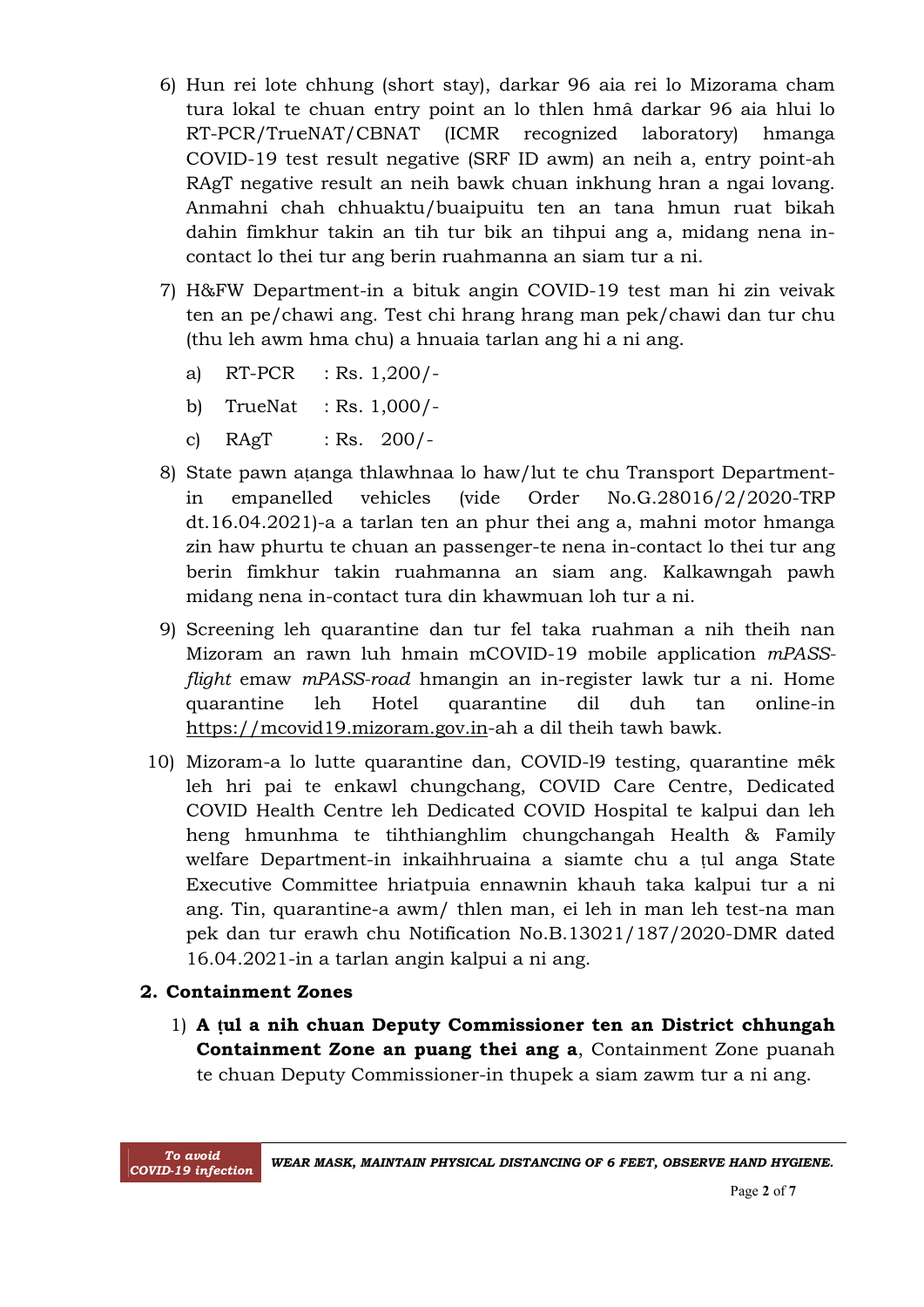2) **LLTF/VLTF ten veng/khaw bila inkharkhip leh khualzin luh phal loh an puang thiang lovang.** Tul bikna avanga inkharkhip a ngaih chuan Deputy Commissioner phalna an la ang.

### **3. Bungraw Chawkluh Leh Thiar Chungchang**

- 1) **State pawn aṭanga bungraw lakluh nan phalna hranpa lak ngai lovin lak luh theih a ni ang.** Amaherawhchu, mCOVID-19 ah an in-register vek tur a ni.
- **2) Bungraw lak luh phurtute (driver leh handyman) reng reng hi entry point-ah uluk takin screening kalpui chhunzawm a ni ang.**
- 3) State pawn aṭanga bungraw lak luh phurtute (driver leh handyman) te chu an kalphung pangngai angin khaw dâiah anmahniin eirawng an inbawl chawp ang a, **khawchhungah midang nen inchiahpiah lovin an bungrua an unload zawh veleh an let leh nghal ang.** An bungrua unload chhung hian midang te aṭanga feet ruk (6) tala hla ah an awm tur a ni.
- 4) State pawn aṭanga bungraw lak luh phurtute (driver leh handyman) te chu backload lak tur zawngin Mizoram hmun dangah an kal kual tur a ni lo.
- 5) A chunga tarlan driver leh handyman-te hian kawng laka harsatna an tawh thulhah State Control Room (Toll free 1070, landline 0389-2342520, mobile 7629072785 and whatsapp 9366331931) leh COVID-19 (Medical) helpline number (Toll free 102, landline 0389- 2323336, 0389-2322336 leh 0389-2318336)-ah telephone-in an harsatnate an thlen thei ang.

### **4. Zirna In, Sakhaw Biakna Hmun Leh Mipui Punkhawmna Hmun Te**

- 1) **Public park, picnic spot, movie theatre, gym, community hall, restaurant, shopping complex, mall leh intawllenna** hmun zawng zawng chu khar chunzawm tur a ni.
- **2) Zirna in leh Sakhaw biakna hmun te chu khar chhunzawm tur a ni ang.**
- **3) Board Exam, All India level Exam te leh recruitment exam kal lai mek te erawh chu phalsak an ni. SoP ṭha taka zawm tur a ni a, exam huaihawttu ten mawh an phur ang. State Sawrkar hnuaia exam ruahmanna lo awm tawh la ṭan lohte chu sawn hlat (postpone) tur a ni ang.**
- 4) **Inneihna leh reception-ah mi 30 (sawmthum)** aia tam punkhawm phal a ni lo.
- 5) **Mitthi vuina ah mi 30 (sawmthum)** aia tam punkhawm phal a ni lo.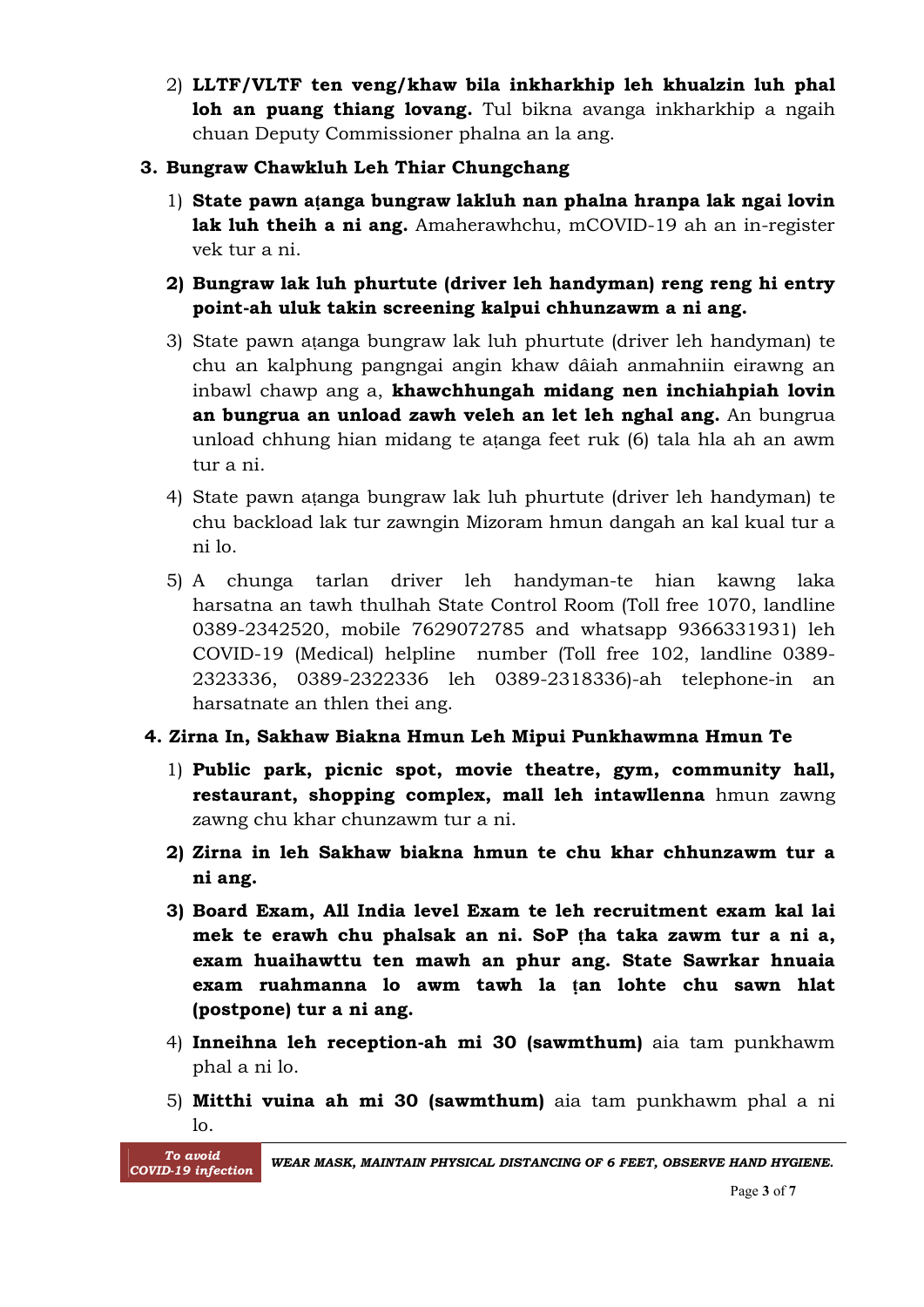- 6) Chhiatni/ṭhatni puipunna-ah ei leh in sem/siam phal a ni lo.
- **7) Mipui punkhawmna heng – birthday leh anniversary lawmna, games & sports, book release, lungphun leh intihhlimna ang chi reng reng te chu he hun chhung hian huaihawt phal a ni lo.**

### **5. Zin Veivah Chungchang**

- 1) Mizoram chhungah zin veivah phal a ni.
- **2) An chhuah ṭanna veng VLTF/LLTF te lehkha kengin an zin veivak thei ang. Chu lehkhaah chuan an kal ṭanna (origin) leh zinna/kalna tur hmun (destination), ni leh darkar te a chuang tur a ni.**

### **B. AIZAWL MUNICIPAL AREA LEH DISTRICT HEADQUARTERS DANGTE-A HMAN TUR**

- **1. Mipui Vantlang Tana Inkhuahkhirhna Hriat Tur Te**
	- 1) **Hemi inkhuahkhirhna hun chhung hian tumahin mahni in/ compound an chhuahsan tur a ni lo. Amaherawhchu, ṭul bik thil vanga chhuah ngai – damdawi lei tur, nitin mamawh lei tur leh inentir turte chuan an awmna VLTF/LLTF te phalna an la hmasa tur a ni a, nitin mamawh lei turte hian mahni awmna veng VLTF/LLTF te ruahmanna zawm ngei tur a ni.**
	- 2) **Hemi hun chhung hian lirthei veivah khap tlat a ni.** Amaherawhchu, hei hian **Clause A.5, B.2, B.5 (2, 3 & 11) leh B.6** hnuaia tarlante leh Clause **B.1(1)** leh **B.3**-a VLTF/LLTF ten phalna an pek te chet velna lirthei a huam lovang.
	- 3) Pawn chhuak tur reng reng chuan (face mask leh hmanraw dang hmangin) hmai an tuam ngei tur a ni.
	- 4) Vantlang hmuna kal te chu feet 6 tala inhlata awm tur a ni.
	- 5) Phalna neia dawr hawnte chu tlai dar 5:00-ah khar vek tur a ni.
	- 6) He inkhuahkhirhna thupek kalpui chungchangah hian LLTF/VLTF te chu an bial chhung ṭheuhvah an hmalaknate chhunzawm zel tura beisei leh ngen an ni.

**NOTE: District Magistrate ten zan curfew an lo puan tawh chu khauh lehzuala kenkawh zui zel tur a ni.**

# **2. He Inkhuahkhirhna Hian A Hnuaia Tarlante Hi A Huam Lovang**

# **2.1. Places/vehicles (Hmun/lirthei) :**

- 1) Hospital, nursing home, clinic, laboratory, OST centre, ART centre, blood bank leh damdawi dawr.
- 2) Veterinary hospital, dispensary, clinic, zoo leh hatchery.

 *To avoid*

*COVID-19 infection WEAR MASK, MAINTAIN PHYSICAL DISTANCING OF <sup>6</sup> FEET, OBSERVE HAND HYGIENE.*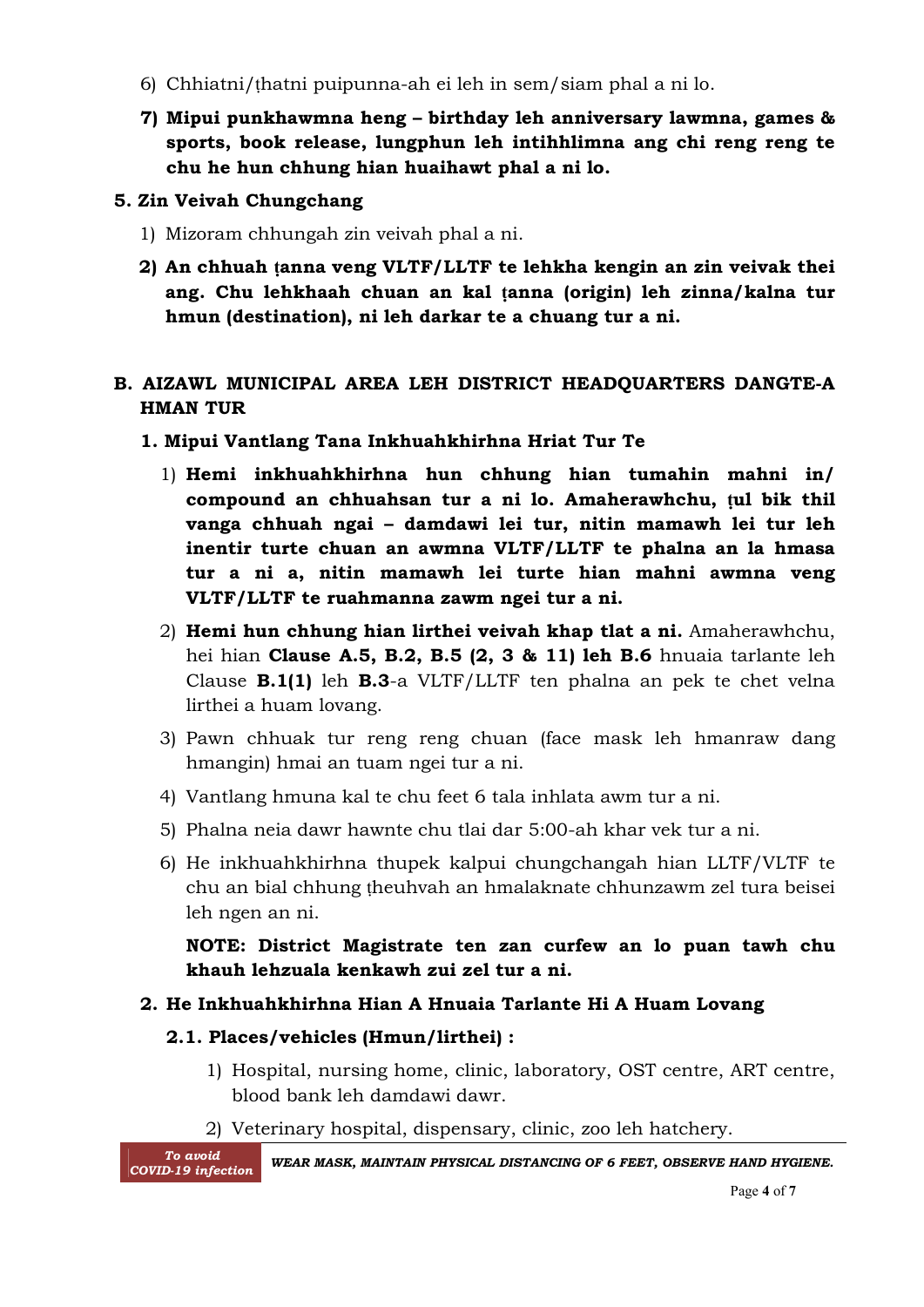- 3) Thlai chi, lei tha, ran chaw leh hmanraw dawr.
- 4) Bank, insurance, ATM leh post office.
- 5) Petrol/Diesel filling station leh LPG storehouse.
- 6) Fair Price Shop/ ration dawr.
- 7) COVID-19 duty te hman taxi leh rental motor.

#### **2.2. Services (Hna):**

- 1) **COVID-19 vaccination** leh immunization programme dangte, ambulance service.
- 2) Veterinary vaccination.
- 3) Agriculture, horticulture, sericulture, animal husbandry leh fisheries hna leh a kaihhnawih.
- 4) Postal service, blood donation camp/service.
- 5) Kohhran office kal leh kohhran hotu te programme pawimawh.
- 6) Nau pai, nausen pawmlai leh naupang te hnena nutrition (chaw tha) sem.
- 7) Bawnghnute sem leh lak khawm.
- 8) Power & electricity, water supply (mimal tui chawi te huamin), sanitation & solid waste management (hmunphiat leh bawlhhlawh paih te huamin), telecommunication, internet service, broadcasting leh cable service.
- 9) MGNREGS, MPLADS leh MLALADS hnuaia hnathawh.
- 10) Print & electronic media leh chanchinbu sem.
- 11) Bungraw load leh unload hna.
- 12) Private security service.
- 13) Courier service, e-commerce leh home delivery service.
- 14) Medical emergency leh chhiat tawh thila awmna veng VLTF/LLTF te hriatpuina lehkha nena chhuah.

### **3. Phalna Neia Kalpui Theihte**

#### **A hnuai ami te hi VLTF/LLTF te remruatna-in kalpui theih a ni ang.**

- 1) Ni tin mamawh leh eichawp, thlai leh thei, sa leh sangha zawrhna.
- 2) Bungraw phur motor mamawh, oil leh spare parts zawrhna dawr leh loh theih loh thila hawn ngai hetiang motor siamna bik workshop/ puncture works.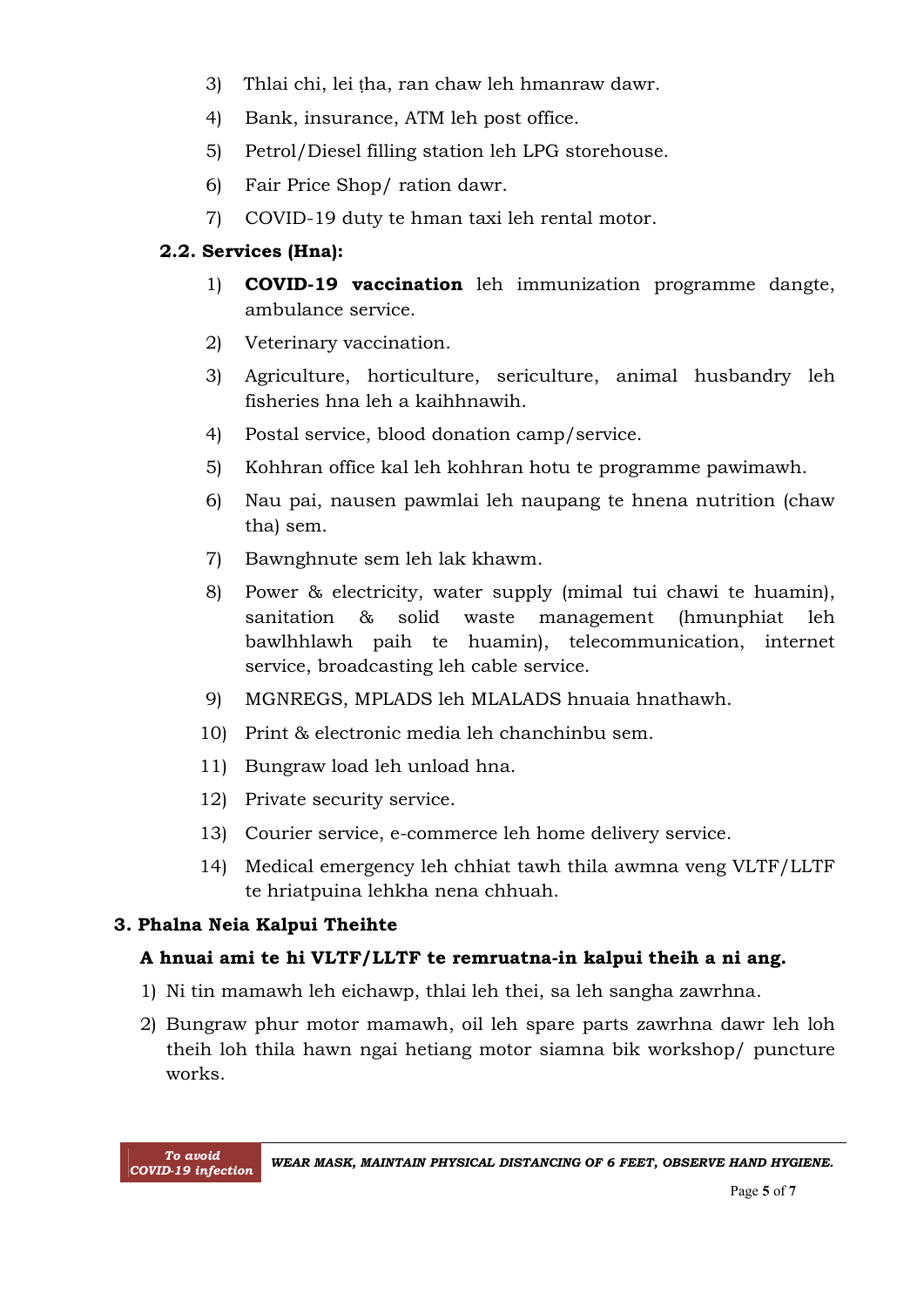- 3) Cold storage leh warehousing (bungraw chhek khawlna godown) service. **Hei hian khawpui chhunga bungraw sem kual leh khaw danga bungraw thawn kualte a huam ang.**
- 4) Data leh call centre.
- 5) Hmasawnna hna peng hrang hrang thawhna atana bungraw mamawh steel, cement, brick, balu, insakna bungrua ilo zawrhna dawr.
- 6) Mi **panga aia tam 1o thawhna** carpentry workshop, steel fabrication workshop, bakery, tailoring, weaving leh hetiang lam thil thawhna.

### **4. Bazar Leh Chawhmeh Zawrhna Chungchang**

Hmun khata mipui pungkhawm tur ven nan bazarpuia thlai leh thil dang zawrh chu khap a ni. Chutihrualin, mipui mimirin awlsam taka thlai leh chawhmeh an hmuh theih nan veng hrang hrangah leh hmun tam zawkah chawhmeh lei theihna tur LLTF/VLTF ten ruahmanna an siam ang.

#### **5. Sawrkar Office**

- **1) Sawrkar hnathawk leh sawrkar sum atanga hlawh la te chu COVID-19 duty turin a tulna apiangah hman an ni ang.**
- 2) Home Department, Health & Family Welfare Department, Police, Home Guards, Civil Defense, Fire & Emergency Services, Disaster Management, District Administration, Civil Aviation, Prisons, Excise & Narcotics, Municipal Services, Forest Field Works, PHE, I&PR, P&E, FCS&CA, IF&SL leh NIC te chu a pangngaiin (full strength in) an kal ang.
- **3)** Sorkar office dang Secretariat, Directorate, District Office leh field office danga hna thawk, COVID-19 duty-a ruat loh te chu Secretary, Head of Department emaw Head of Office ten hna ṭul bik atan office kal dan tur ruahmanna detailment order an siam tur a ni a, chu **detailment order chu police/COVID-19 Executive Duty te enfiah turin office kal tur ten ken ngei ngei tur a ni.**
- 4) Head of Office ten khauh takin **"COVID-19 Appropriate Behaviour"** an kalpui tur a ni.
- 5) Office chhungah phalna la hmasa lovin pawnlam mi kal phal a ni lo. Hemi atan hian phone-in emaw an hmuh duh te phalna an la phawt tur a ni.
- 6) Head of Department leh Head of Office ten an office kawtkaiah kut silna tur emaw hand sanitizer emaw an ruahman ang.
- 7) Head of Office tin te chu office vawn fai leh tih thianghlim kawngah mawhphurtu an ni ang a, office-ah kut silna hmanrua (tui, sahbawn/handwash) an buatsaih ngei ngei tur a ni.